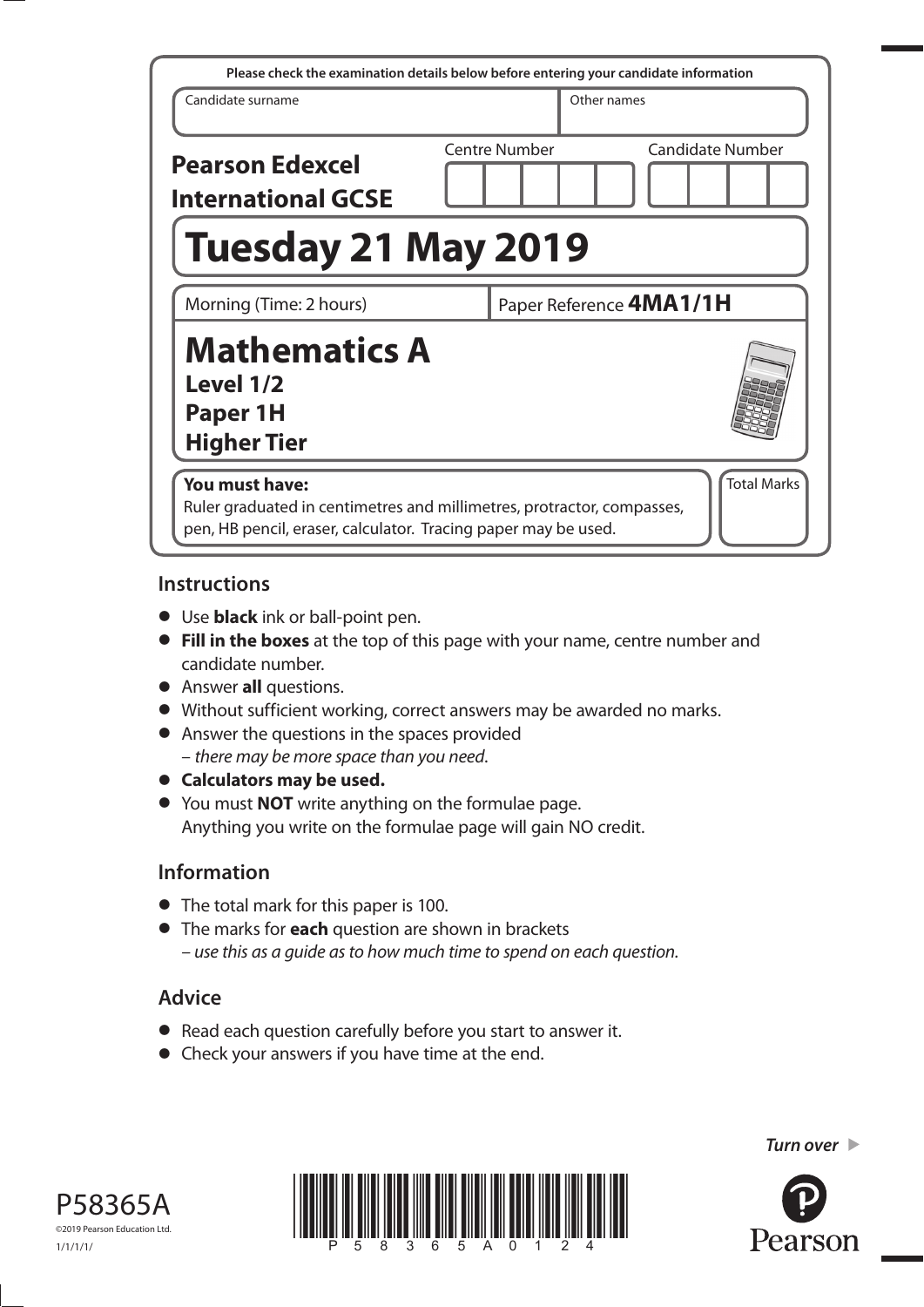

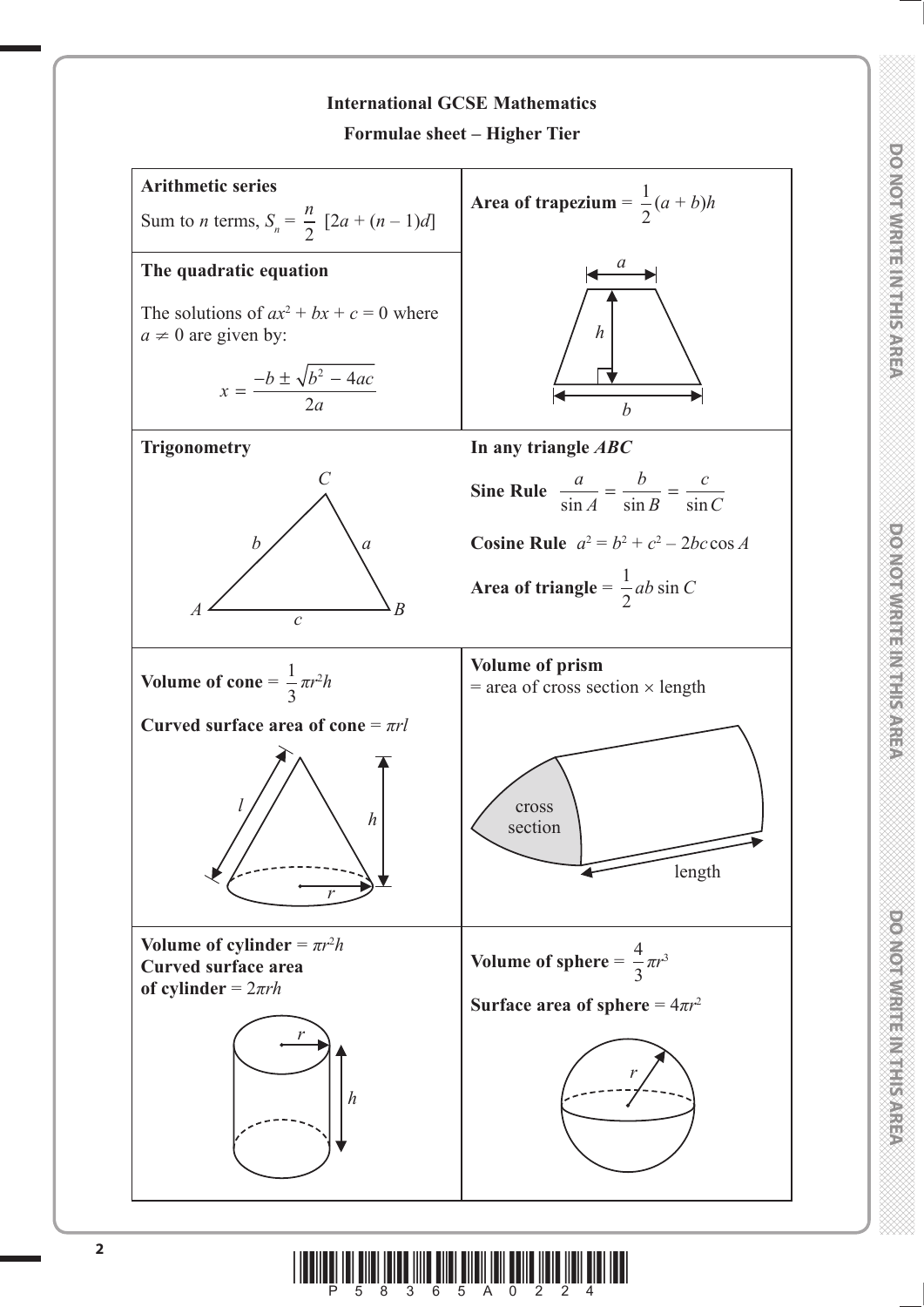### **Answer ALL TWENTY FOUR questions.**

**Write your answers in the spaces provided.**

**You must write down all the stages in your working.**



**(Total for Question 1 is 3 marks)**



**3**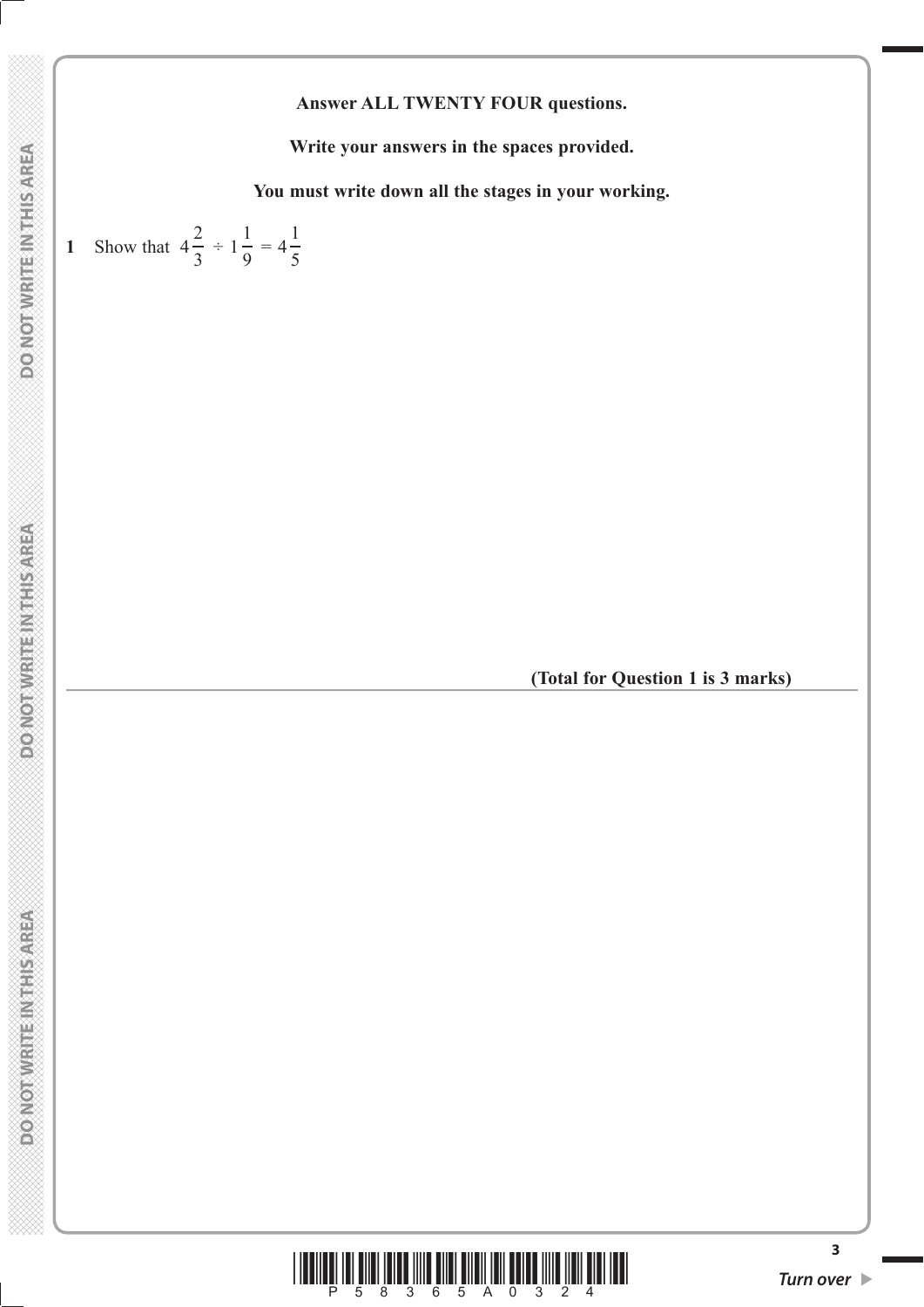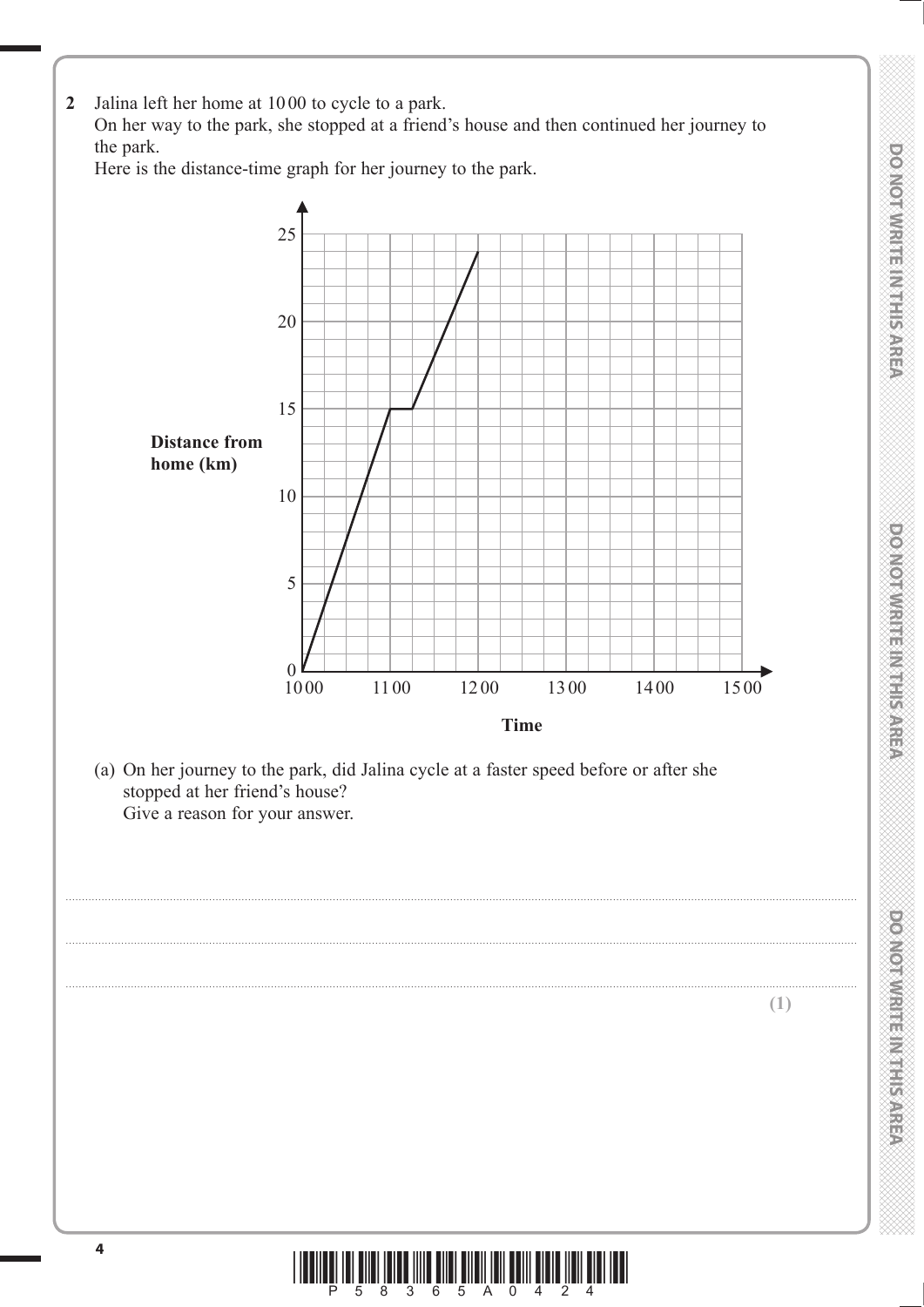She then cycled, without stopping, at a constant speed of 16 km/h from the park back to her home.

(b) Show all this information on the distance-time graph.

 (c) Work out Jalina's average cycling speed, in kilometres per hour, for the complete journey to the park and back.

 Do **not** include the times when she was not cycling in your calculation. Give your answer correct to 1 decimal place.

....................................................... km/h

**(2)**

**(3)**

**(Total for Question 2 is 6 marks)**



**5**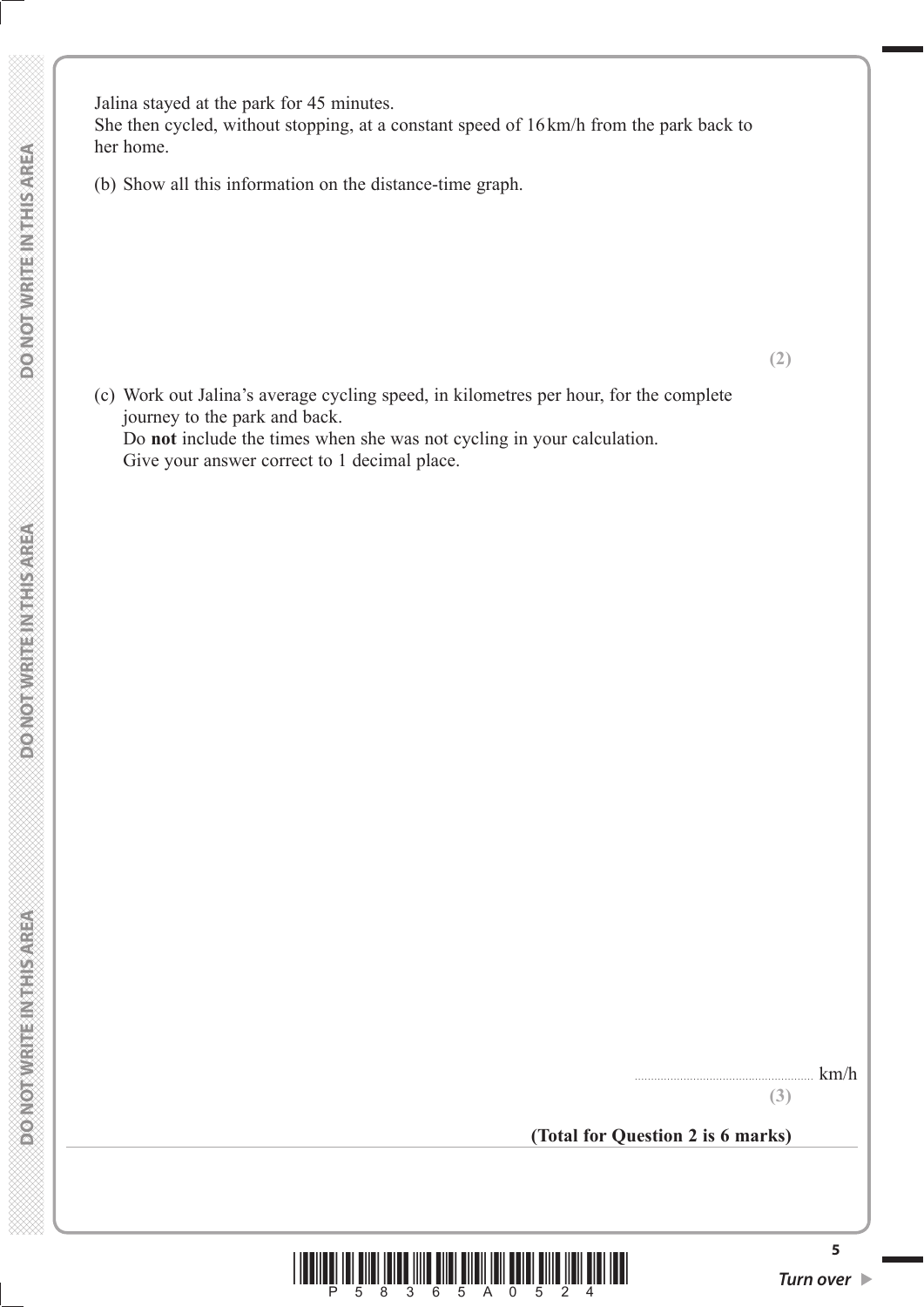| (a) Simplify $e^9 \div e^5$              |                                          |
|------------------------------------------|------------------------------------------|
| (b) Simplify $(y^2)^8$                   | (1)                                      |
| (c) Expand and simplify $(x + 9)(x - 2)$ | (1)                                      |
| (d) Factorise fully $16c^4p^2 + 20cp^3$  | (2)                                      |
|                                          | (2)<br>(Total for Question 3 is 6 marks) |
|                                          |                                          |
|                                          |                                          |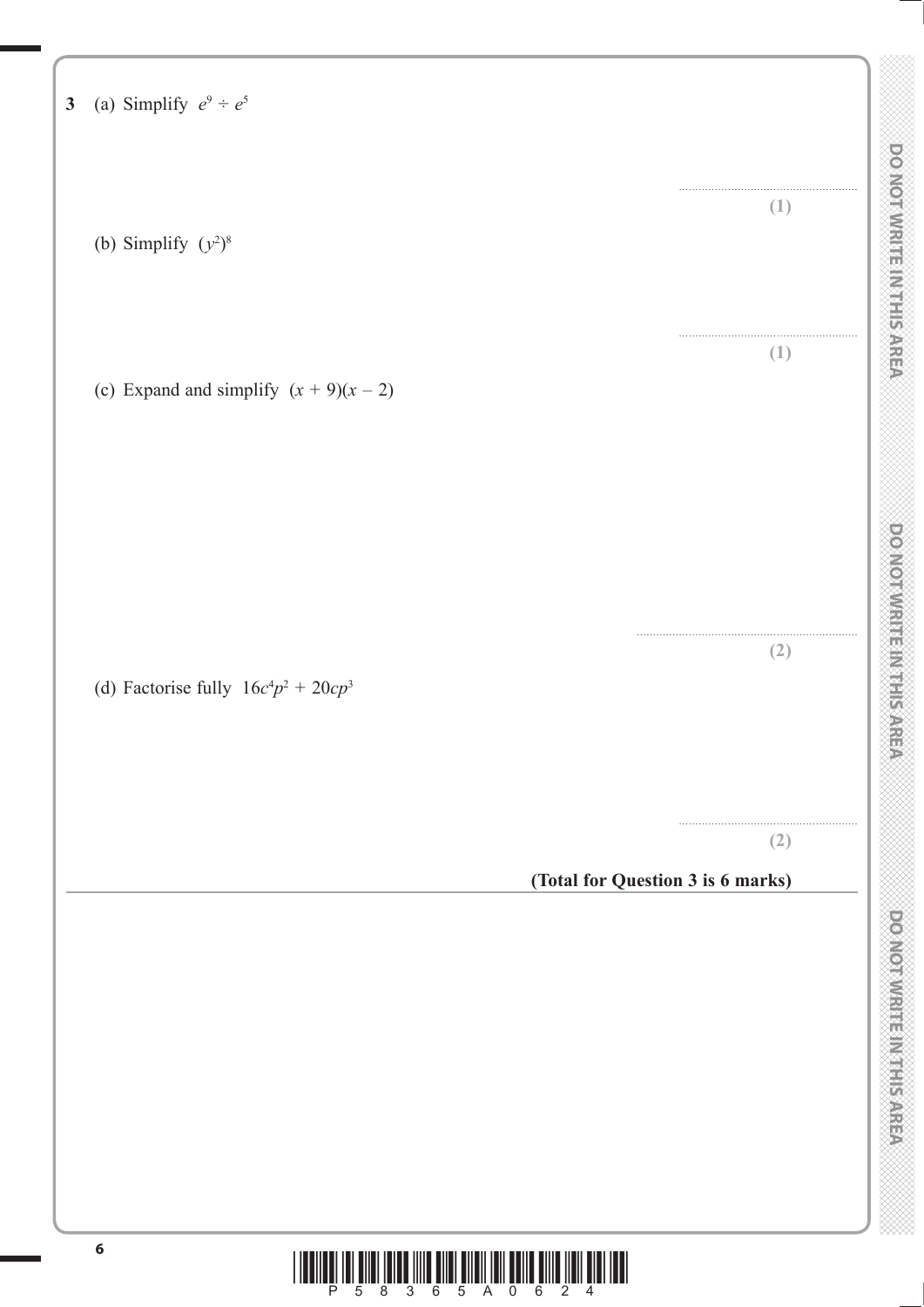

| $\mathcal{X}$ | $-2$   $-1$   0   1   2   3 |      |      |  |
|---------------|-----------------------------|------|------|--|
|               |                             | $-1$ | $-3$ |  |
|               |                             |      |      |  |

(b) On the grid, draw the graph of  $y = x^2 - 3x - 1$  for all values of x from -2 to 4

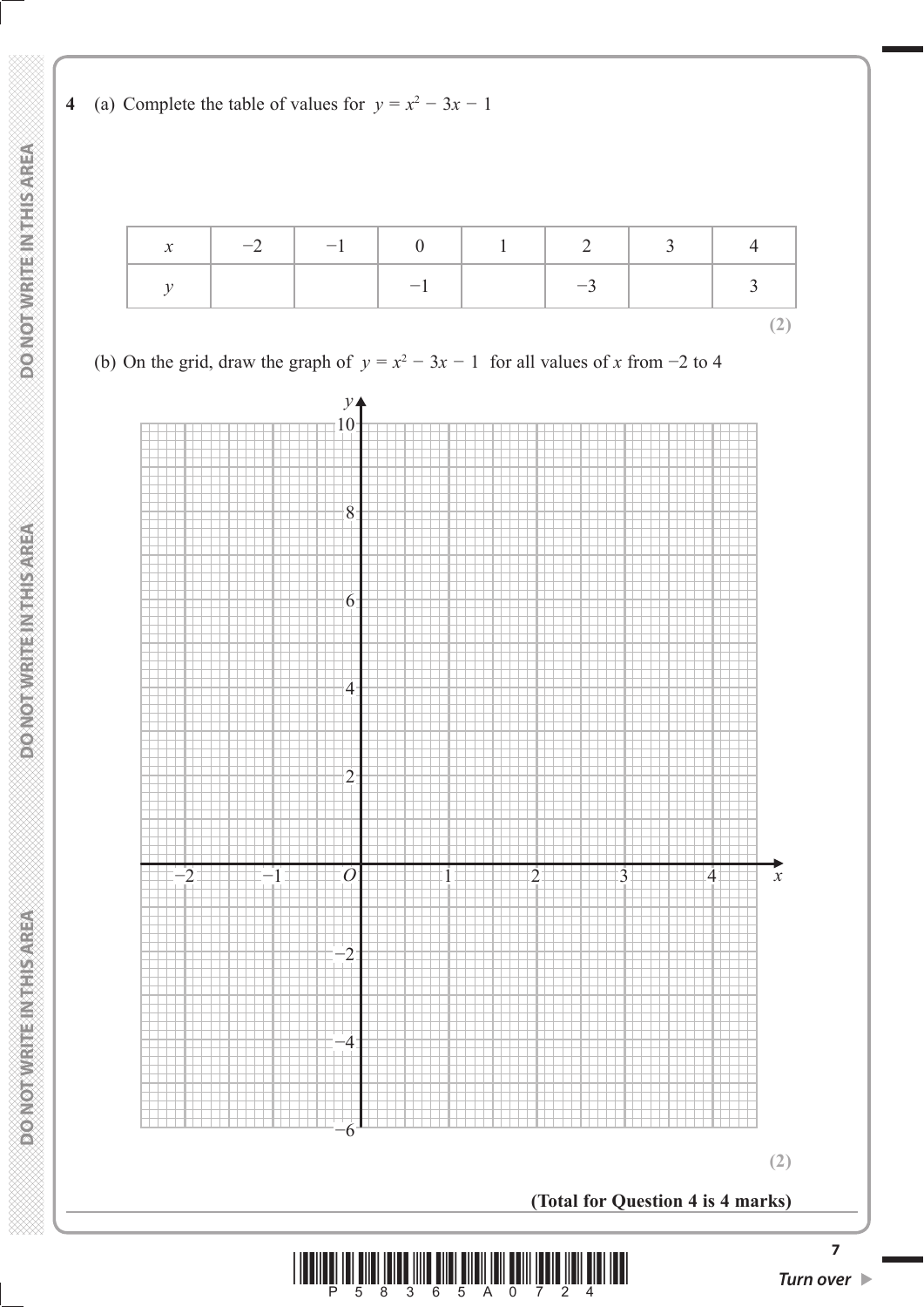DO NOTWRITE MITHIER AREA

**5** Becky has a biased 6-sided dice.

 The table gives information about the probability that, when the dice is thrown, it will land on each number.

| <b>Number</b>      |           |        |                    |              |      |   |
|--------------------|-----------|--------|--------------------|--------------|------|---|
| <b>Probability</b> | ,,,<br>∠~ | v. 1 o | $\mathbf{z}$<br>∠л | ⌒<br>.<br>Эλ | v.∠∪ | v |

Becky is going to throw the dice 200 times.

Work out an estimate for the number of times that the dice will land on an even number.

**(Total for Question 5 is 4 marks)**

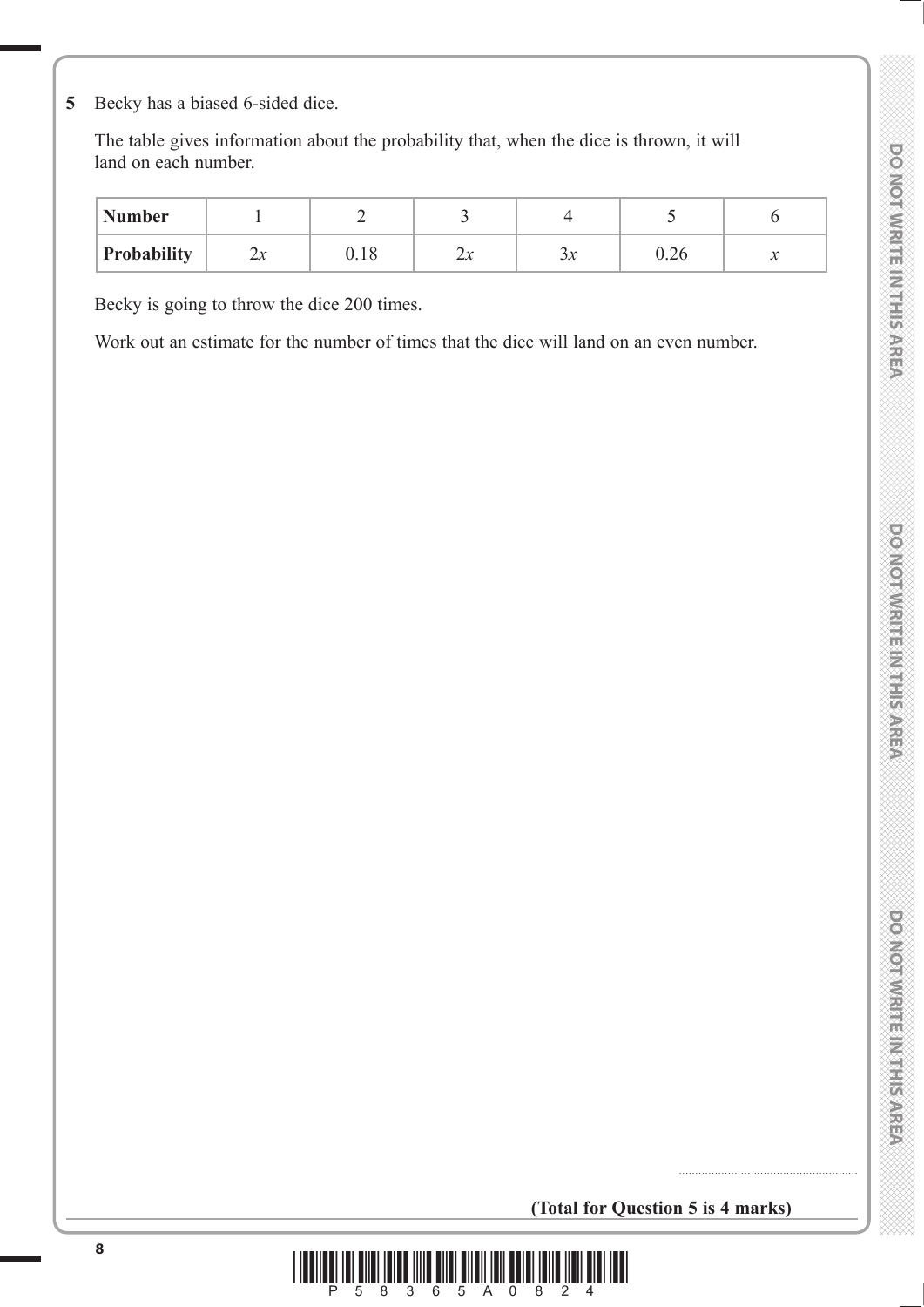

 **DO NOT WRITE IN THIS AREA DO NOT WRITE IN THIS AREA DO NOT WRITE IN THIS AREA DO NOT WRITE IN THIS AREA DO NOT WRITE IN THIS AREA DO NOT WRITE IN THIS AREA DO NOT WRITE IN THIS AREA DO NOT WRITE IN THIS AREA DO NOT WRITE** 

**DO NOT WRITEIN THIS AREA** 

**DOMORWIGHT MENTIONED** 

DO NOT WRITE IN THIS AREA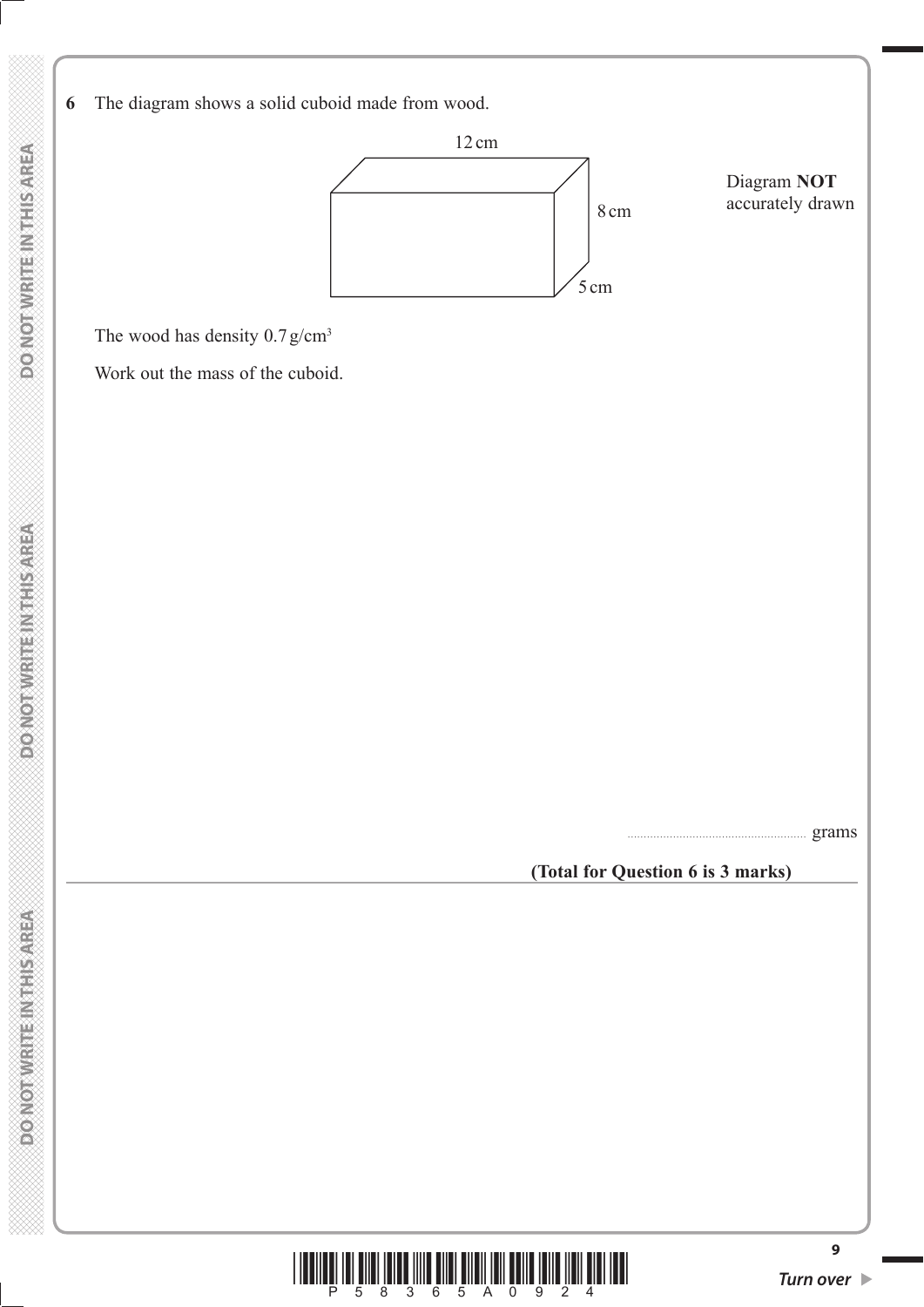|   |                                                                                                        |                                   | (1)                               |
|---|--------------------------------------------------------------------------------------------------------|-----------------------------------|-----------------------------------|
|   | (b) Write 0.004 in standard form.                                                                      |                                   |                                   |
|   | $\frac{2 \times 10^4 + 3 \times 10^5}{6.4 \times 10^{-2}}$<br>(c) Work out                             |                                   | (1)                               |
|   |                                                                                                        |                                   | (2)                               |
|   |                                                                                                        | (Total for Question 7 is 4 marks) |                                   |
| 8 | On 1st January 2016 Li bought a boat for \$170000<br>The value of the boat depreciates by 8% per year. |                                   |                                   |
|   | Work out the value of the boat on 1st January 2019<br>Give your answer correct to the nearest dollar.  |                                   |                                   |
|   |                                                                                                        |                                   |                                   |
|   |                                                                                                        |                                   |                                   |
|   |                                                                                                        |                                   |                                   |
|   |                                                                                                        | $\mathcal{S}$                     |                                   |
|   |                                                                                                        |                                   | (Total for Question 8 is 3 marks) |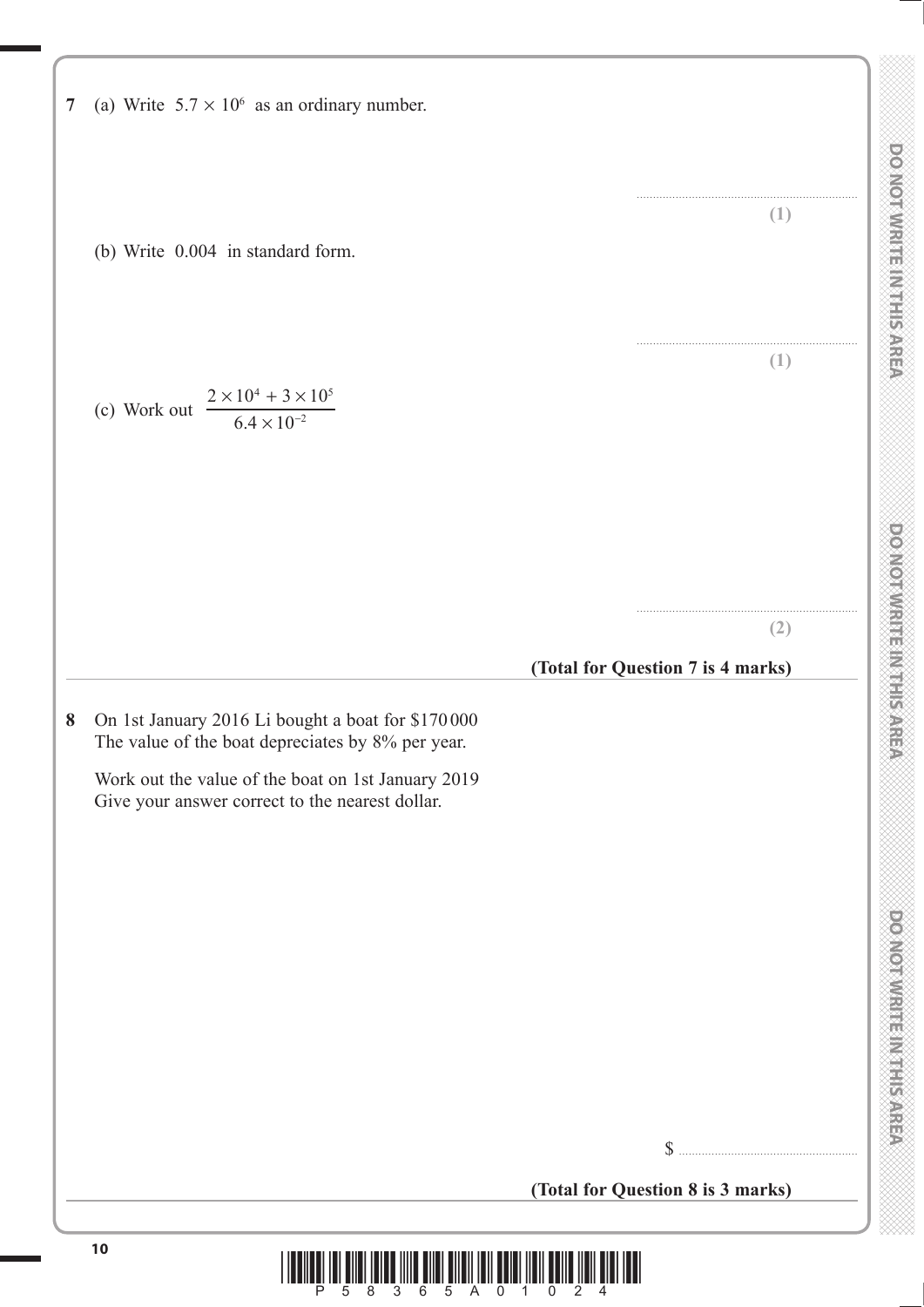**DOMOTIVRITE IN THIS AREA** 

**DONOTWRITEINTHISAREA** 

**9** The diagram shows a shape made from a right-angled triangle and a semicircle.



Diagram **NOT** accurately drawn

*AC* is the diameter of the semicircle.  $BA = BC = 6$  cm Angle  $ABC = 90^\circ$ 

 Work out the area of the shape. Give your answer correct to 1 decimal place.

**(Total for Question 9 is 5 marks)**

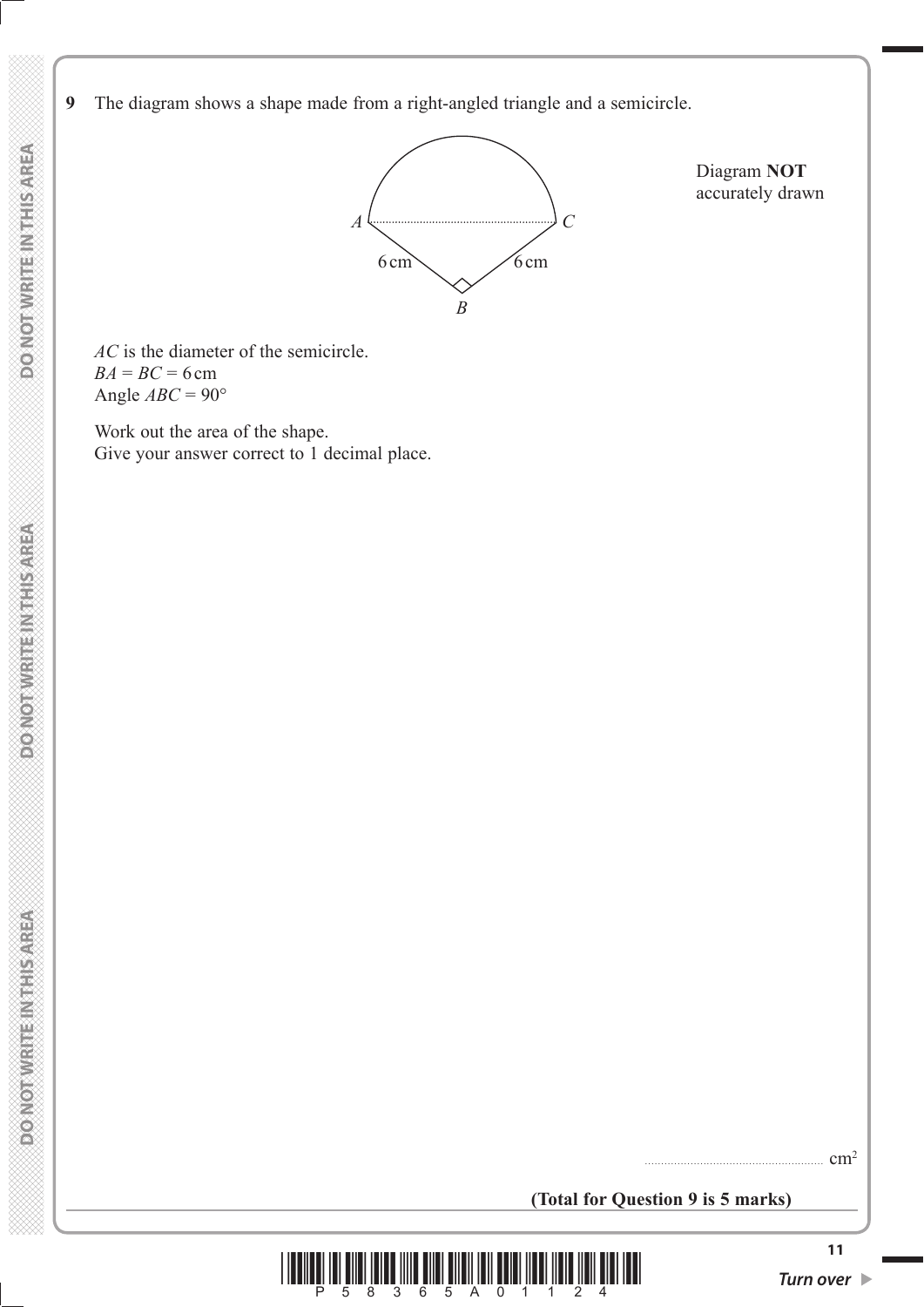Write 8*A* as a product of powers of its prime factors.

**(Total for Question 10 is 2 marks)**

.......................................................

11  $C = b - a$ 

- *a* = 6 correct to the nearest integer
- $b = 15$  correct to the nearest 5

 Work out the upper bound for the value of *C* Show your working clearly.

DONOINVERTE MILLION OF

**(Total for Question 11 is 3 marks)**

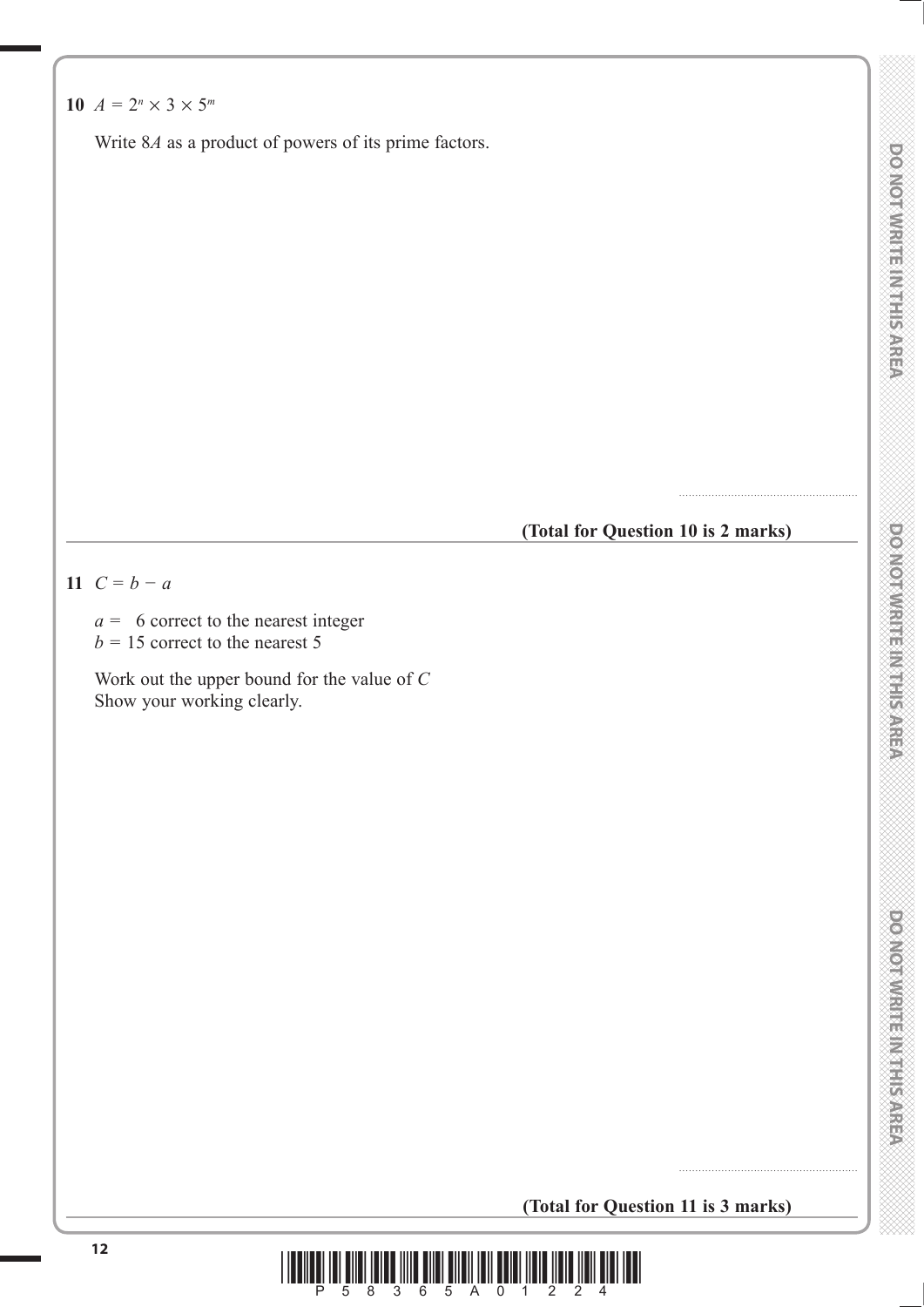(b) Solve 
$$
\frac{4m+9}{3} = 7 - 2m
$$

Show clear algebraic working.

(c) Write  $\frac{\sqrt[4]{y}}{y}$ *y*  $\frac{4}{3}y$  in the form  $y^b$  where *b* is a fraction.

**(Total for Question 12 is 8 marks)**

*m* = .......................................................

**(4)**

....................................................... **(2)**

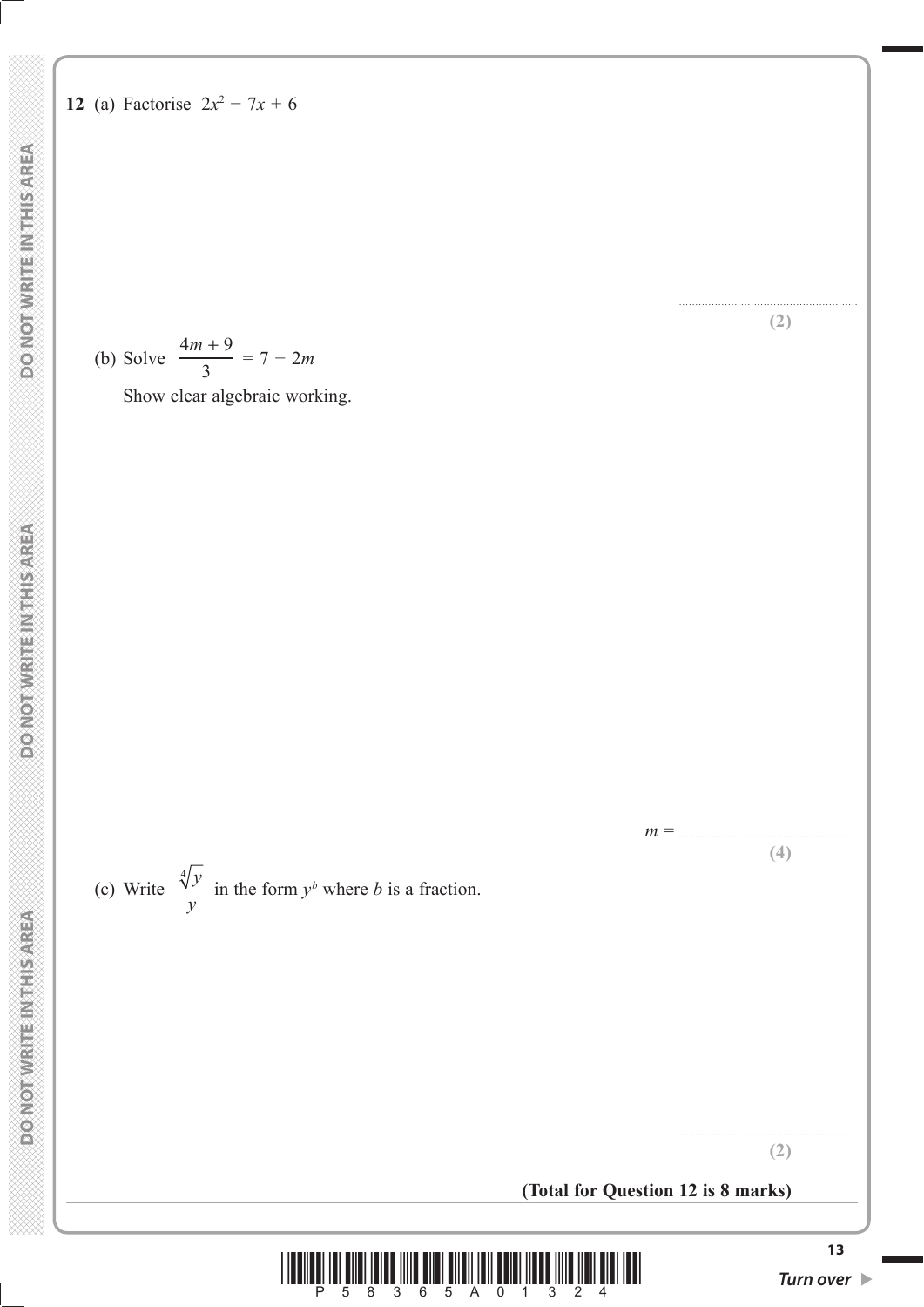**(2)**

**(2)**

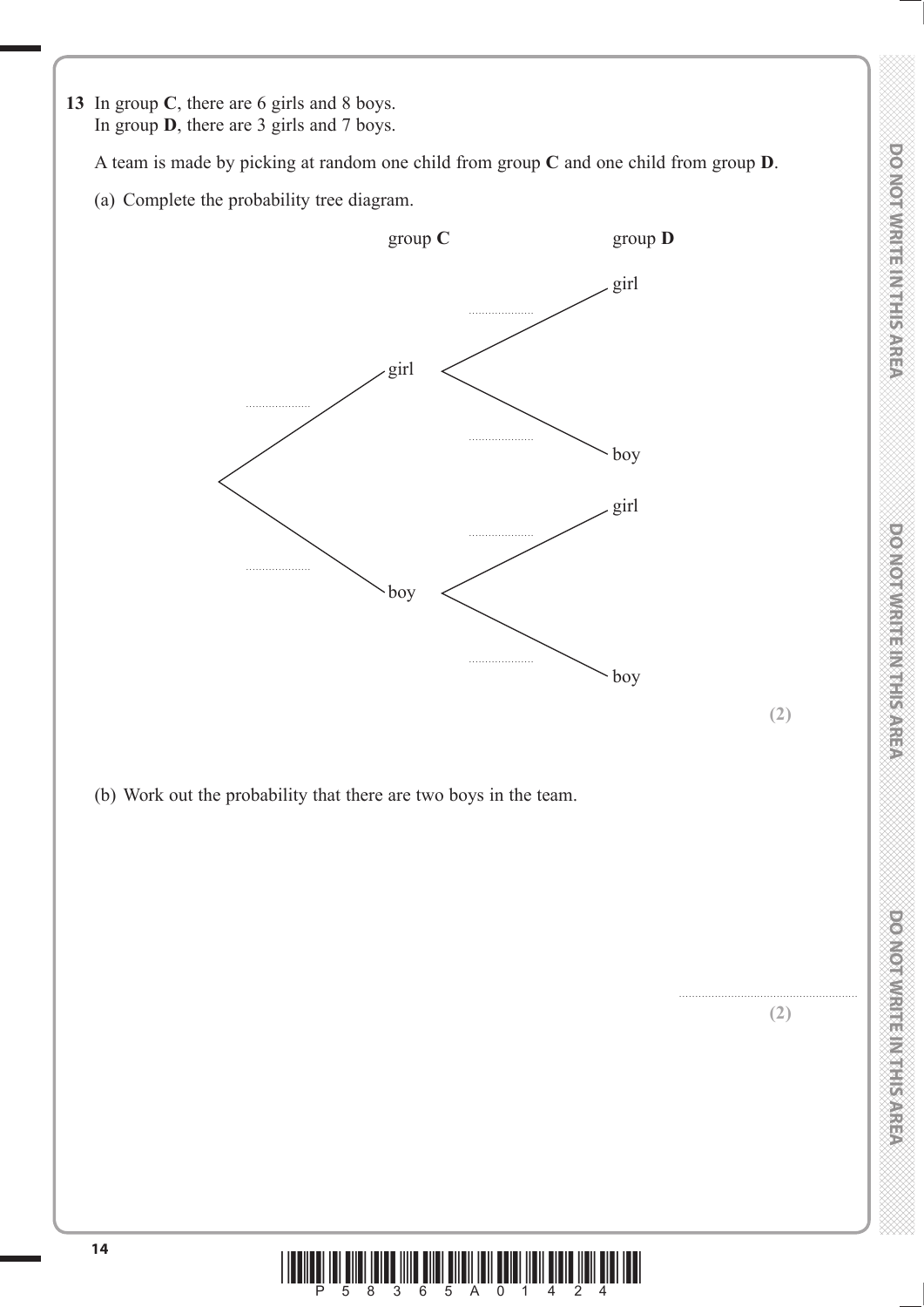After the first team has been picked, a second team is picked. One child is picked at random from the children left in group **C** and one child is picked at random from the children left in group **D**.

(c) Work out the probability that there are two boys in each of the two teams.

**(3)**

.......................................................

**(Total for Question 13 is 7 marks)**

**14**  $\mathcal{E} = \{\text{positive integers less than } 20\}$  $A = \{x : x < 12\}$  $B = \{x : 7 \leq x < 16\}$ 

(a) List the members of  $A \cap B$ 

*C* is a set such that  $C \subset A$  and  $n(C) = 3$ 

Given that all members of *C* are even numbers,

(b) list the members of one possible set *C*.

..................................................................................

**(1)**

..................................................................................

**(2)**

**(Total for Question 14 is 3 marks)**



**DO NOT WRITE INTHIS AREA** 

**DONOT WRITE INTHIS AREA**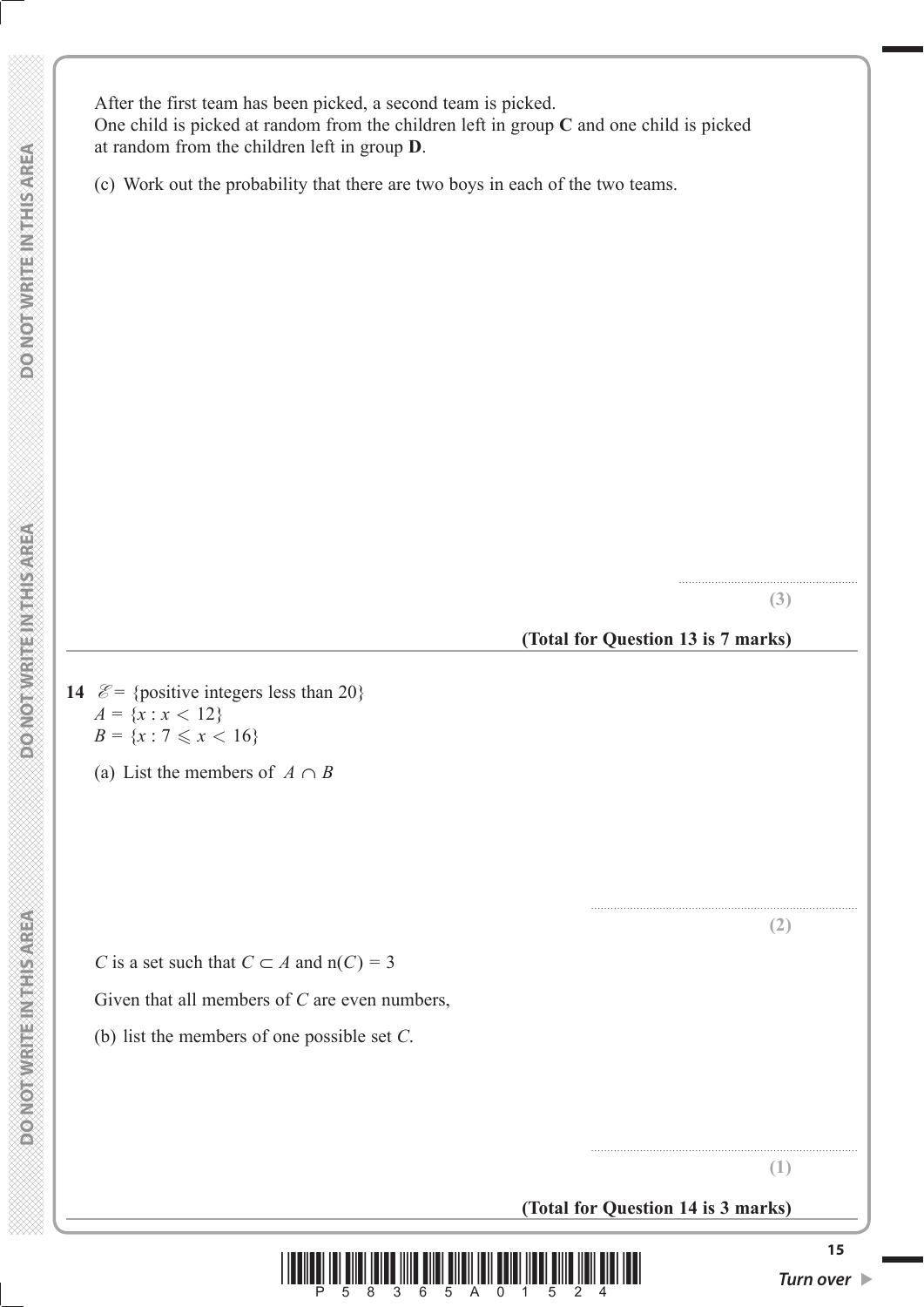**15** Use algebra to show that the recurring decimal  $0.2\dot{5}\dot{4} =$ 14 55

**(Total for Question 15 is 2 marks)**

**16** Here are the first five terms of an arithmetic sequence.

7 10 13 16 19

Find the sum of the first 100 terms of this sequence.

**(Total for Question 16 is 2 marks)**

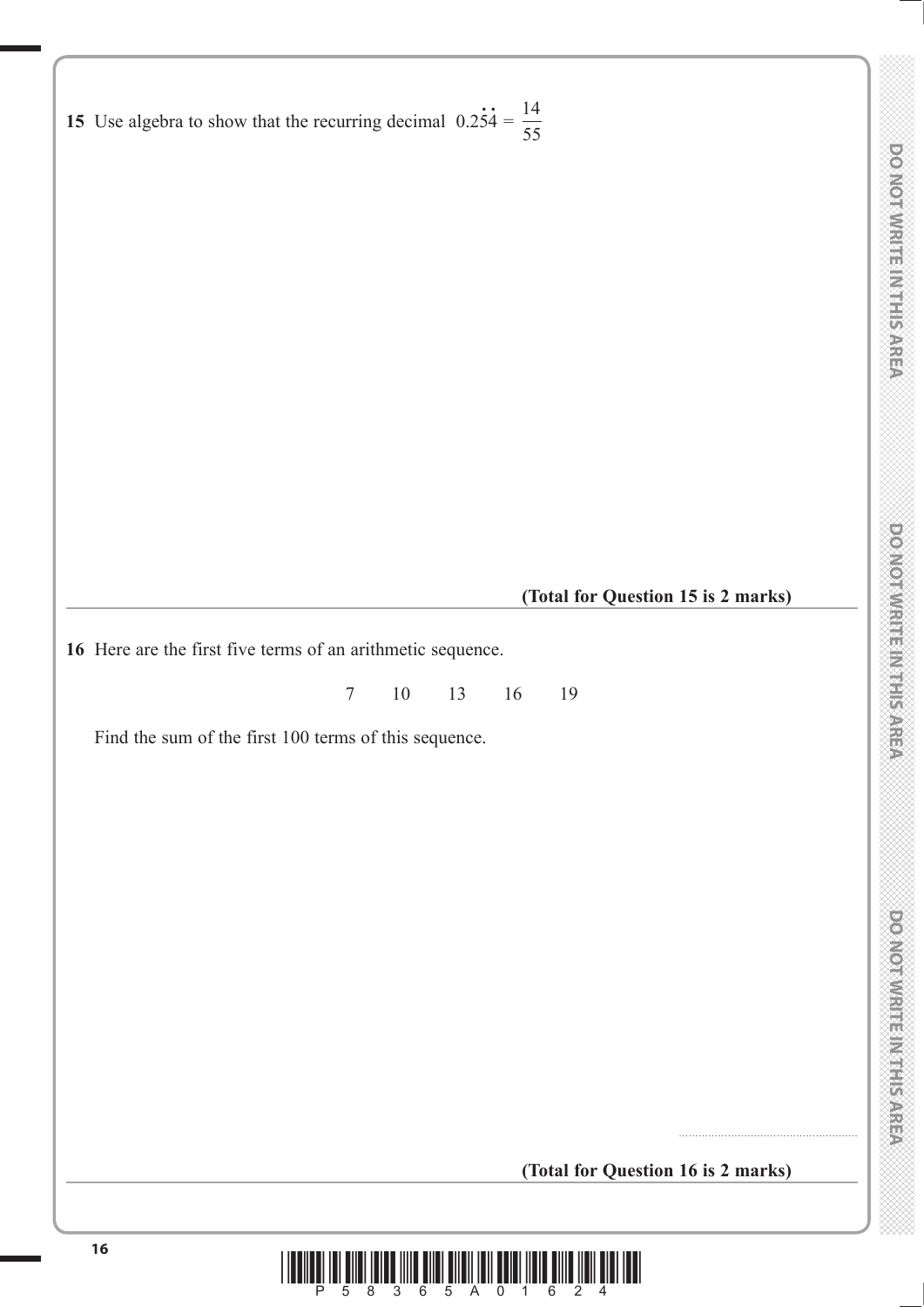**DOMOTIVRITE IN THIS AREA** 

**DOMOTHER REPAIRING** 

#### **17 A** and **B** are two similar vases.

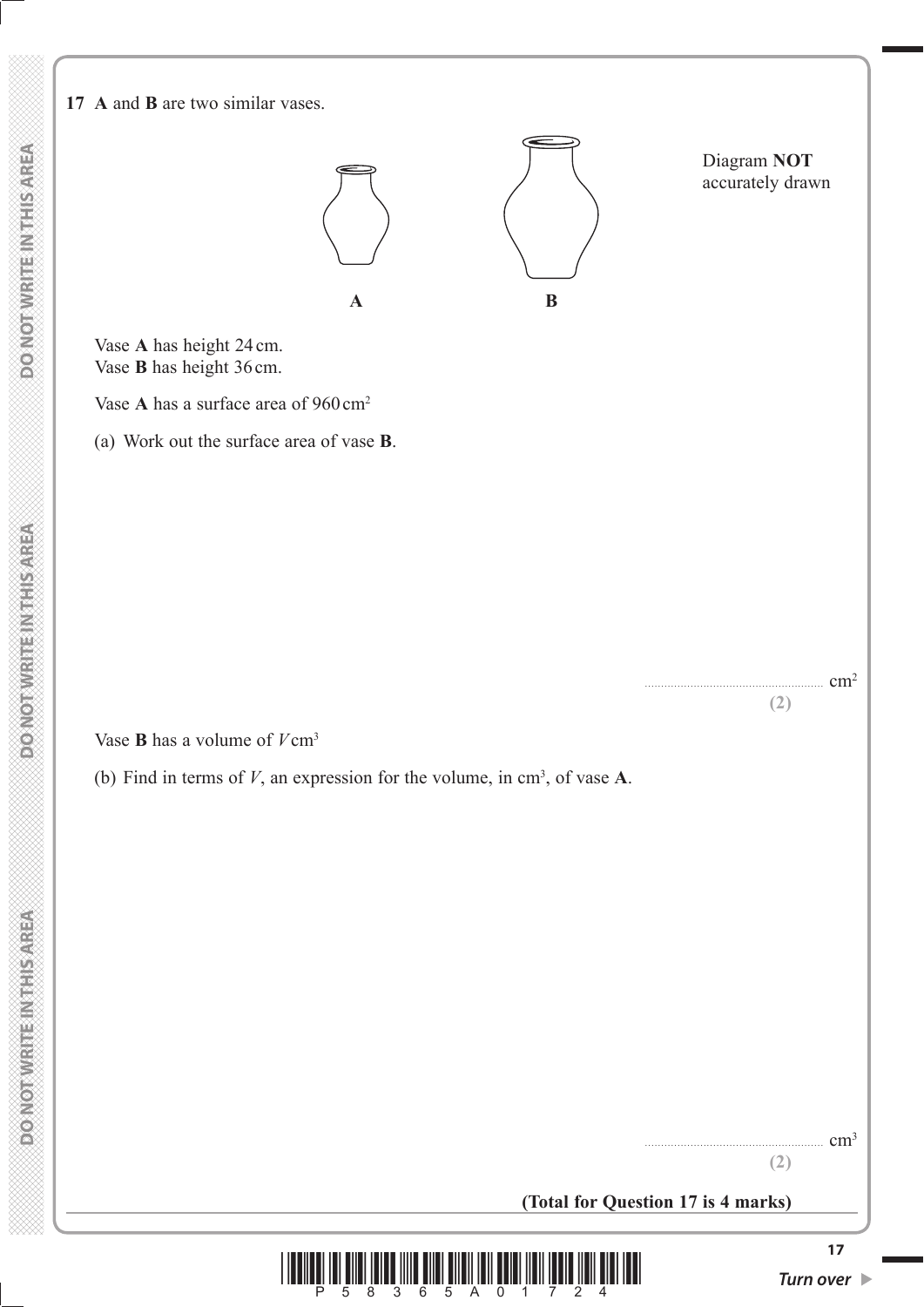

**<sup>18</sup>** \*P58365A01824\*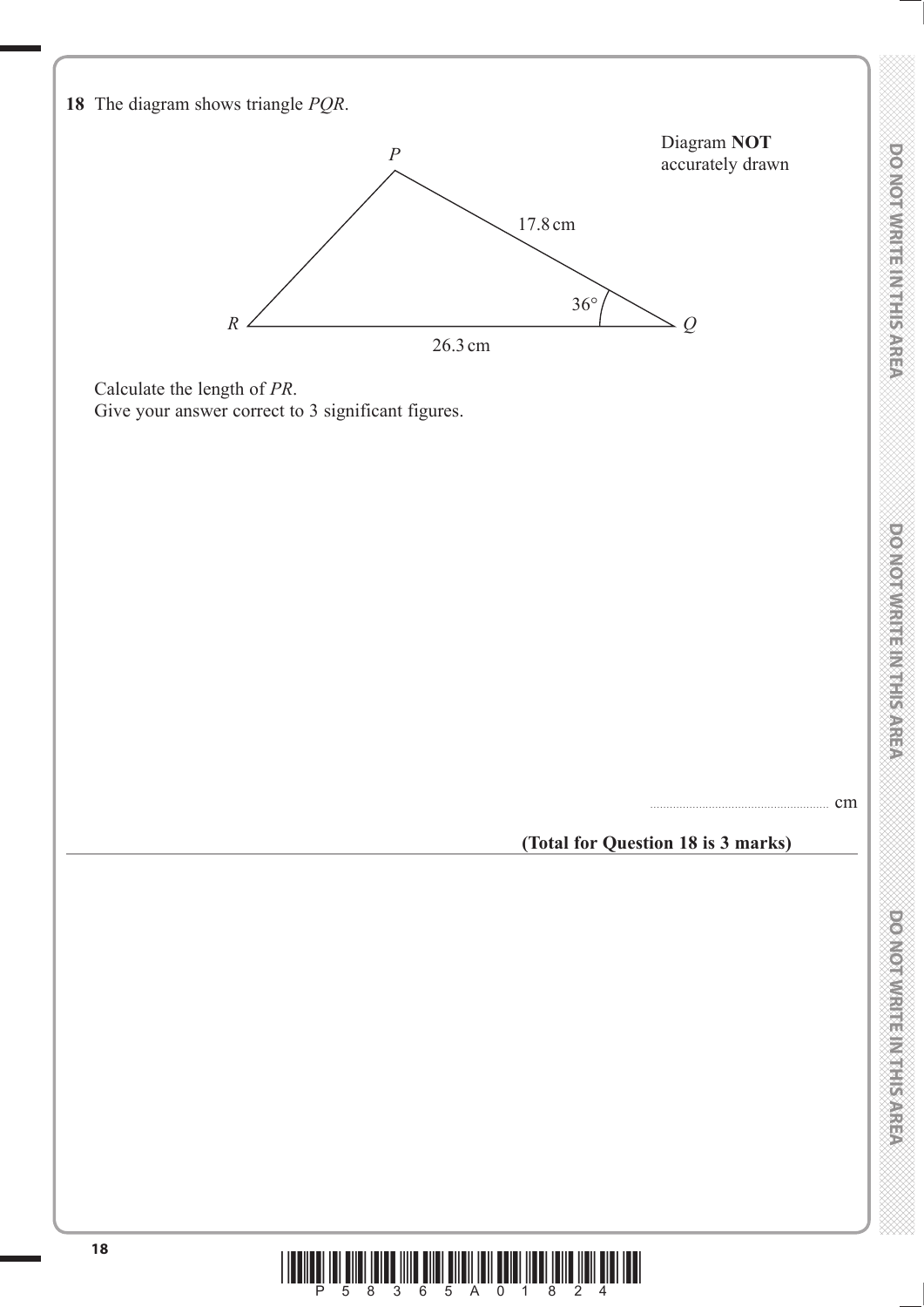**19** The table gives information about the heights of some trees.

| Height ( <i>h</i> metres) | Frequency |
|---------------------------|-----------|
| $0 < h \leqslant 20$      | 15        |
| $20 < h \leqslant 35$     | 48        |
| $35 < h \leq 40$          | 21        |
| $40 < h \leqslant 50$     | 16        |

On the grid, draw a histogram for this information.



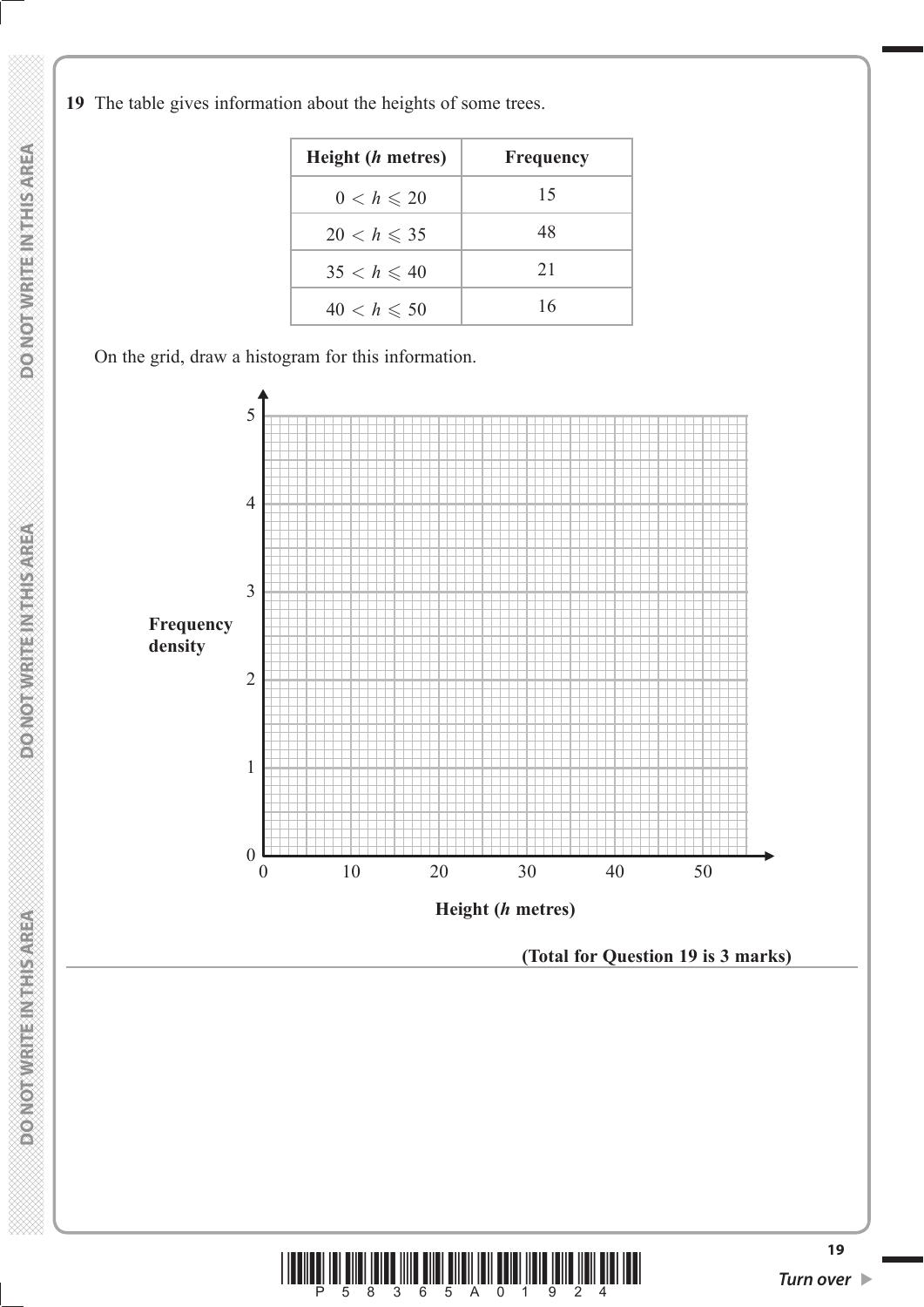$\circ$ 



*A*, *B*, *C* and *D* are points on a circle. *TDV* is the tangent to the circle at *D*.

*AB* = *AD* Angle *ADT* = 71°

**20**

 Work out the size of angle *BCD*. Give a reason for each stage of your working.

**(Total for Question 20 is 5 marks)**

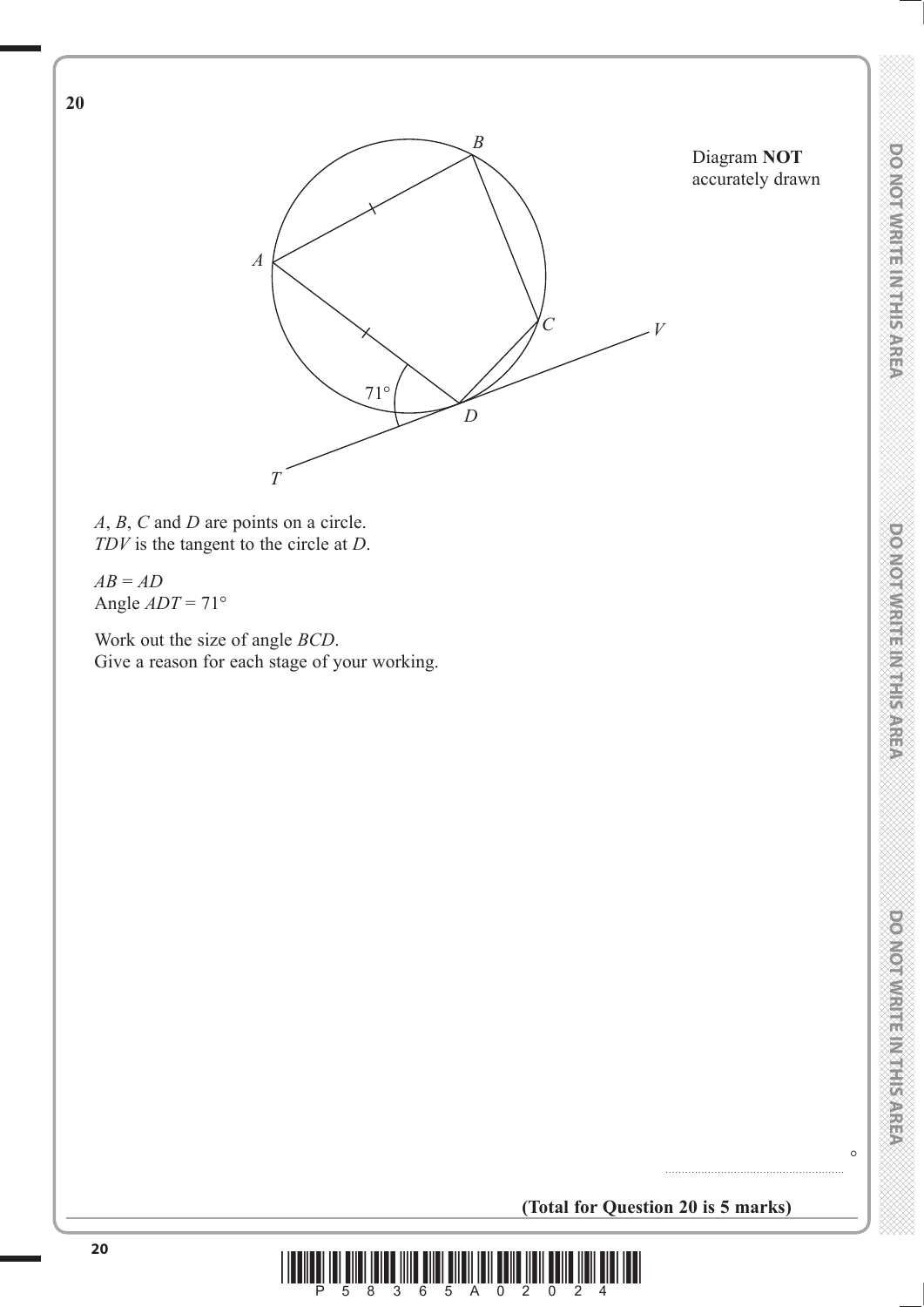**21** A solid is made from a hemisphere and a cylinder. The plane face of the hemisphere coincides with the upper plane face of the cylinder.



Diagram **NOT** accurately drawn

The hemisphere and the cylinder have the same radius.

The ratio of the radius of the cylinder to the height of the cylinder is 1 : 3

Given that the solid has volume  $792\pi$  cm<sup>3</sup> work out the height of the solid.

....................................................... cm

**(Total for Question 21 is 5 marks)**



**DO NOT WRITE INTHIS AREA**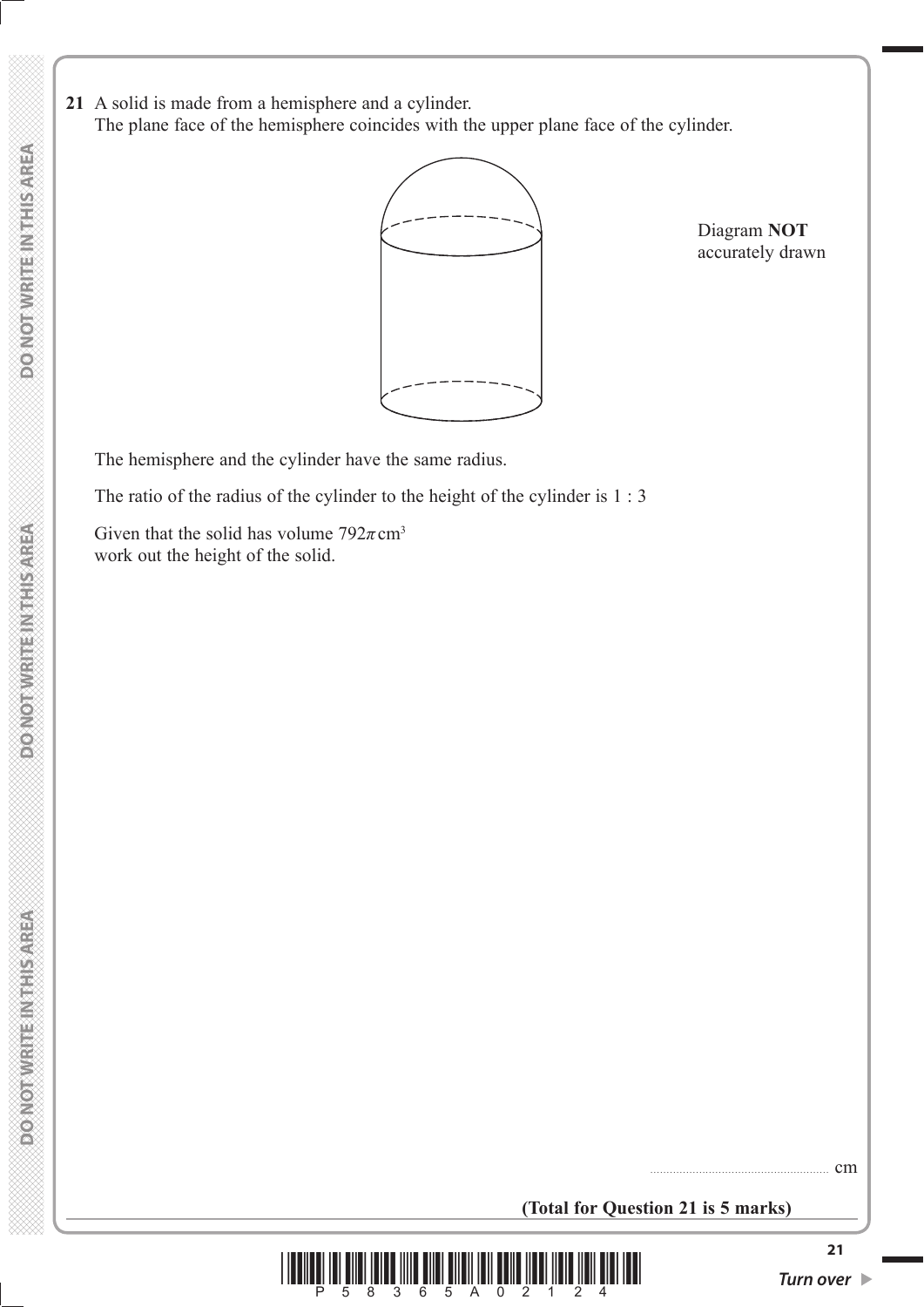

DO NOT WRITE IN THIS AREA

**THIS AREA DO NOT WRITE IN THIS AREA DO NOT WRITE IN THIS AREA DO NOT WRITE IN THIS AREA DO NOT WRITE IN THIS AREA DO NOT WRITE IN THIS AREA DO NOT WRITE IN THE INTERNATIONAL CONTINUES. DONOIWRITEIN HEAREA** 

**DONOINFILE MERICANES**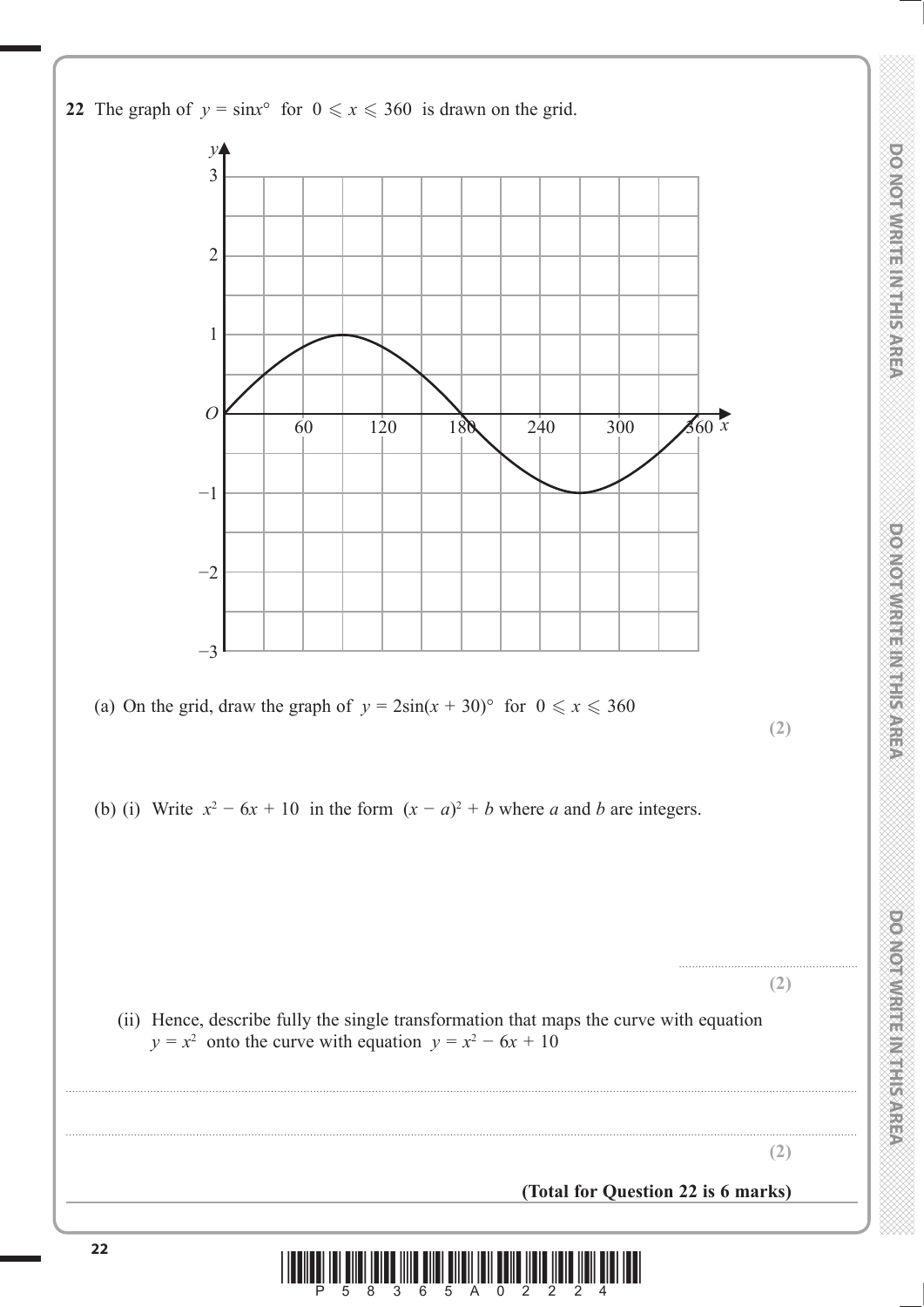**23** *ABCD* is a kite with  $AB = AD$  and  $CB = CD$ .

*B* is the point with coordinates (10, 19)  $D$  is the point with coordinates  $(2, 7)$ 

 Find an equation of the line *AC*. Give your answer in the form  $py + qx = r$  where p, q and r are integers.